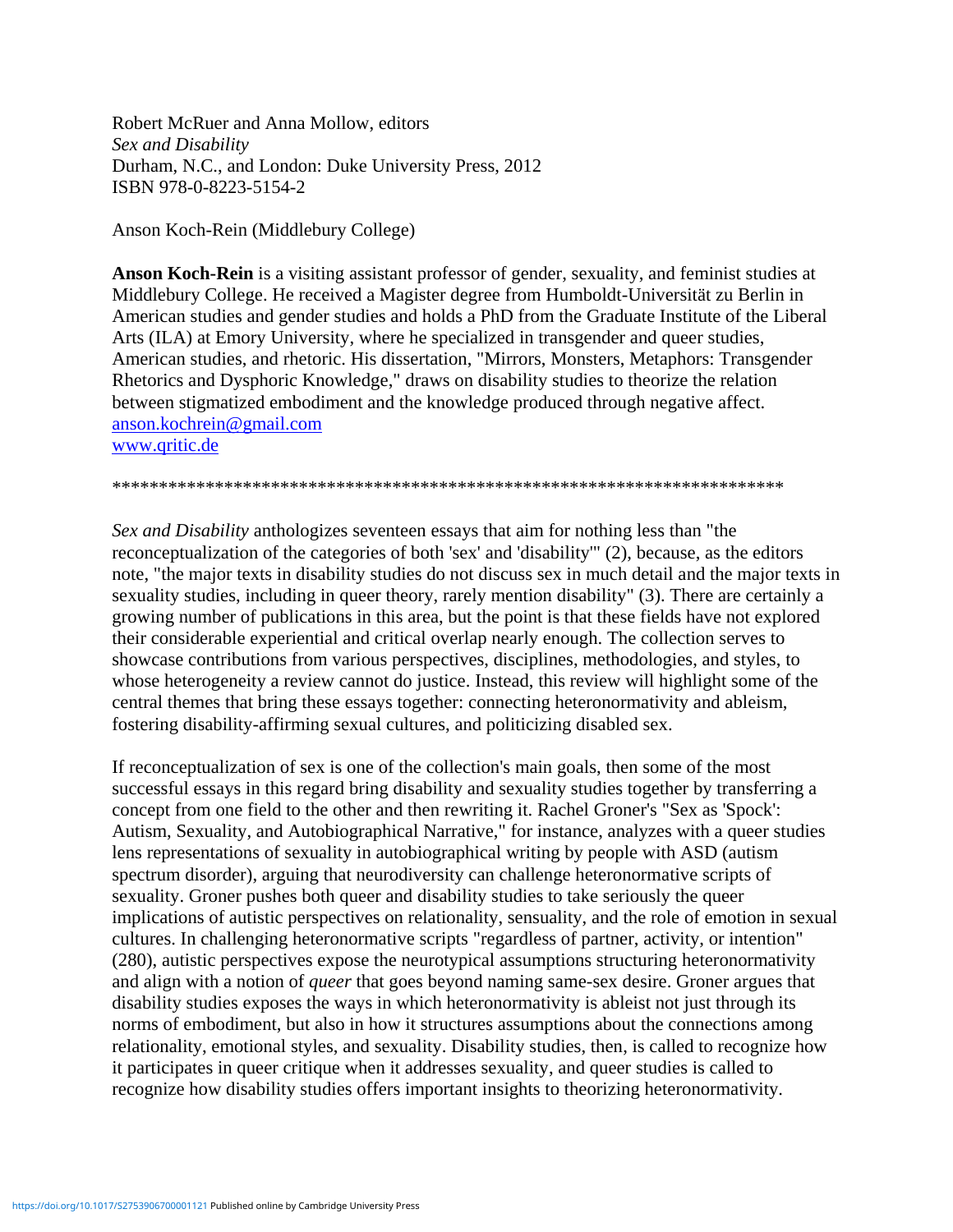Whereas Groner considers ASD autobiography in light of queer theories of sexuality, Abby L. Wilkerson's "Normate Sex and Its Discontents" shows how disability studies approaches to stigmatized and privileged embodiments can further understanding of transgender and intersex embodiment, sexuality, and oppression. In particular, Wilkerson brings a disability lens to intersex and transgender sexuality by developing the concept of "normate sex" based on Rosemarie Garland-Thomson's idea of the "normate" as the ideal, unmarked social figure against which all others emerge as deviants (184). Arguing that the medicalization of intersex and transgender bodies highlights "the centrality of sex, gender, and sexuality concerns to the disability movement" (203) and "the inextricability of intersex, transgender, and disabled people's oppression," Wilkerson calls for envisioning a coalitional politics of "sexual-political interdependence" (204). Both Wilkerson and Groner demonstrate how work at the intersection of disability and sexuality studies can bring together theories of marginalized sexuality and embodiment in new ways.

Robert McRuer and Anna Mollow suggest that disability transforms sexuality studies by foregrounding the often asexualized embodiments and creative sexual practices of disabled people. Tracing how expectations of and assumptions about bodies and what they do or how they look structure sexual possibilities and opportunities, Russell Shuttleworth's "Bridging Theory and Experience: A Critical-Interpretive Ethnography of Sexuality and Disability" draws on the narratives from his ethnographic work with men with cerebral palsy. His interviewees report "multiple, often intractable, barriers to being perceived as sexual beings and to accessing sexual experiences" (56), and Shuttleworth uses these findings to theorize sexuality as an access issue. The idea of sexual access is generative in the context of disability studies, where access is well theorized in terms of physical, legal, and social barriers and where expanding this idea to more intractable aspects may seem promising. In addition, the use of access terminology highlights the ambivalence of casting sexualization as the solution to the asexualization and desexualization of people with disabilities. Being perceived and perceiving as sexual beings is culturally coded in gendered and gendering ways. Shuttleworth uses the language of access to reflect on the experiences of an all-male and predominantly heterosexual pool of interviewees (67, note 4). From a feminist perspective, thinking of sexuality as an access question requires careful attention to the gendered and objectifying implications of the term *access*. Accessing "sexual experiences" must mean participation in complex intersubjective dynamics and not access to sexualizing women as objects.

Alison Kafer addresses the ambivalence of sexualization as a potential obstacle to disabilityaffirming sexual cultures in her piece "Desire and Disgust: My Ambivalent Adventures in Devoteeism." As a queer, disability, and feminist theorist, Kafer pays close attention to the gendered dynamics at work in the devotee communities as well as in her approach to them. She traces devoteeism's ambivalent and ableist logic of desire: In claiming desire for disabled bodies as exceptional, devoteeism relies on disgust as much as it does desire (336). Kafer shows how this desire/disgust binary must be wrestled with "to imagine a sexuality that is rich and robust not in spite of impairment, and not fetishistically because of impairment, but in relationship to it" (346).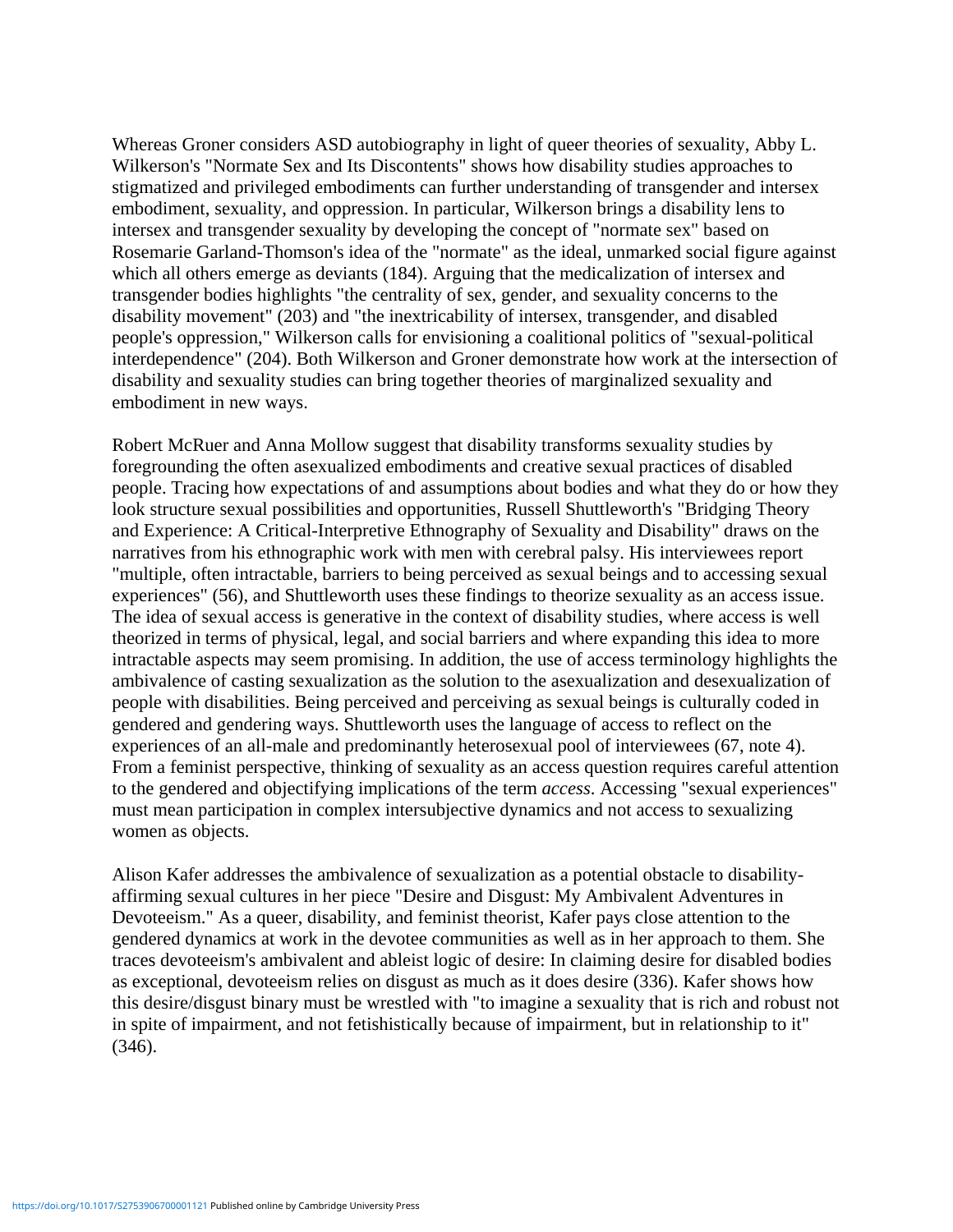The essays in *Sex and Disability* offer a variety of ways of imagining the relationship between sex and disability. One example concerns the idea of sexual liberation and the role of what Michel Foucault calls the repressive hypothesis. If disability is widely imagined to preclude sexuality and if people with disabilities are represented as having no sexuality (if, in short, disabled sexuality is subject to repression and taboo), does it follow that sexual liberation promises freedom and that sexual expression itself has political potential? Foucault in *The History of Sexuality* warns against this kind of reading of Victorian sexual repression, arguing that instead of repression, there is the large-scale discursive production, a multiplication, categorization, and psychologization of sexuality, in which sexual liberation participates while believing itself to be in resistance (Foucault 1990). In "The Sexualized Body of the Child: Parents and the Politics of 'Voluntary' Sterilization of People Labeled Intellectually Disabled," Michel Desjardins discusses his interviews with parents of people with intellectual disabilities in Quebec. Rather than asexualizing their children through denial of sexual interest or access to all sexual expression, the parents impose rules and conditions (contraception, precautions against venereal disease, and monogamy). Most important for Desjardins'a discussion of sterilization, the parents make sure to enforce the strong prohibition against reproduction for those labeled intellectually disabled. Because imposed sterilization is banned, parents convince their children, often in a lengthy process of persuasion, to apply for sterilization. Desjardins writes, "These persuasion devices, and the anticipated success of the young adults' applications, illuminate the reality that the law banning imposed sterilization is more often than not a fiction, a subterfuge, which mystifies everyone, including the parents" (81). The ban on imposed sterilization covers over the fact that the practice of sterilization persists, but is now construed as the young adult's own decision for infertility.

If parents of people labeled intellectually disabled persuade themselves and their children to pursue sterilization precisely in the name of the self-assertion and (nonprocreative) sexuality of those children, then the disciplinary power circulating is not the sexual repression and asexualization of disabled people. On the contrary, disciplinary power here circulates sterilization in the name of sexuality. This is not to say that repression can no longer to be found in any institutional, medical, and familial settings. There are many examples and contexts that make urgent and convincing Tobin Siebers's demand for "a sexual culture for disabled people" to counter stereotypes that desexualize people with disabilities (39). Siebers rightly notes that disability as a critical concept shifts the ways we think about definitions of sexual behavior, the often ableist valuations of sexual practices, and the fragile separation between public and private in the policing of sexuality. However, it might be necessary to differentiate disability as a critical concept from a mere affirmation of a sexual culture for people with disabilities, so we do not, to borrow Foucault's language, imagine that saying "yes" to disabled sex is saying "no" to power. A great example of a disability perspective on sex that suspends liberatory expectations of both sexuality and identity politics can be found in Mollow's "Is Sex Disability? Queer Theory and the Disability Drive." Arguing that "the concepts of 'sexuality' (as it is elaborated in psychoanalytic theory) and of 'disability' (as it is figured in the cultural imaginary) share profound structural similarities" (287), Mollow reframes the death drive as a "disability drive." Drawing on Leo Bersani and Lee Edelman as representatives of queer negativity, Mollow theorizes those aspects of sex and disability "that undercut and perhaps even preclude assertions of humanity" (287) and critiques liberal humanist disability politics based in identity and pride. She instead argues that rather than trying to escape the contradictory construction that "disability can easily be